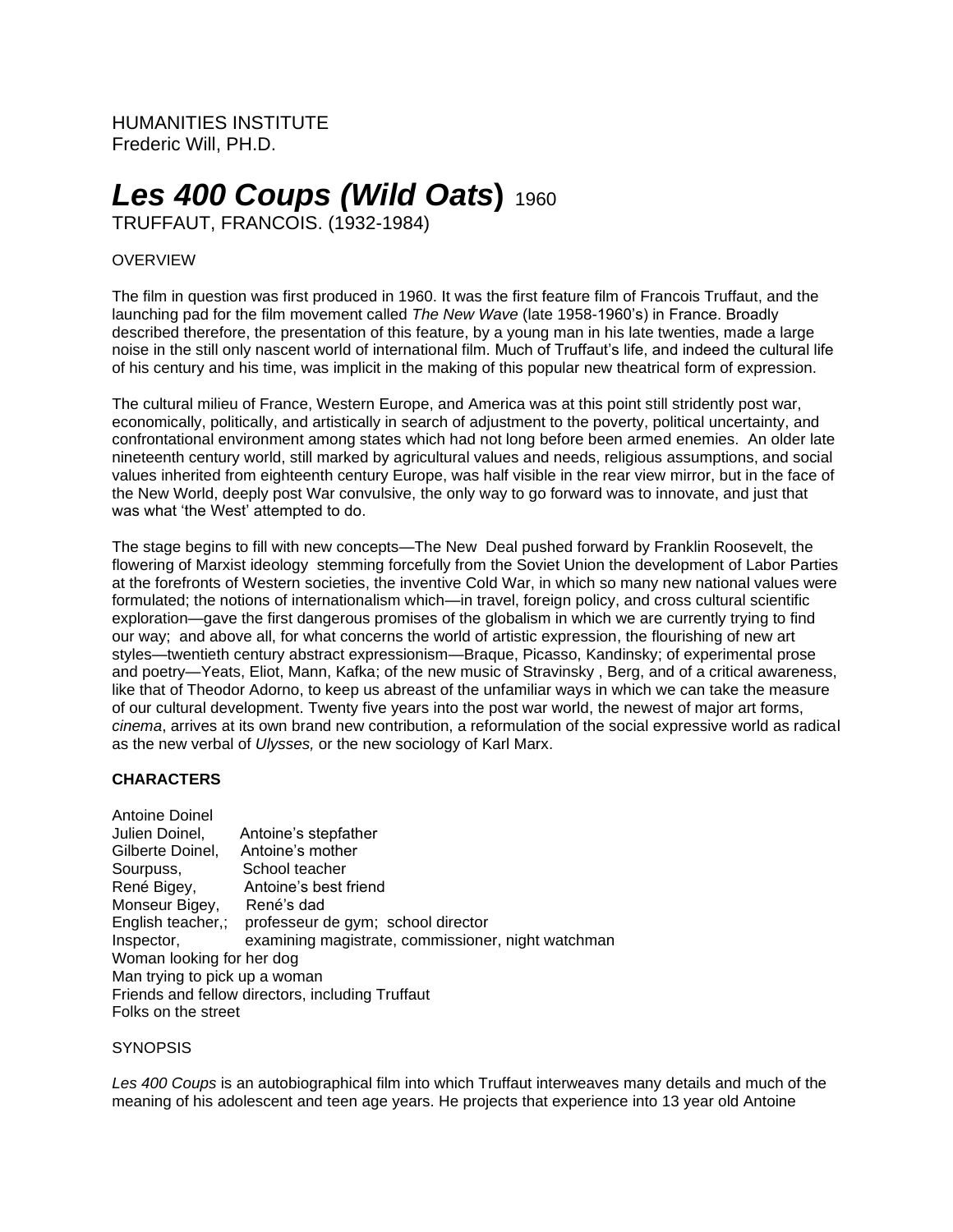Doinel, whom, as director, he has chosen for similarity to himself, (The role of Antoine is played by Jean-Pierre Léautaud, who will star in the next five Truffaut films.) Truffaut pans across what to him seem crucial formative events: rare moments of joy in the cramped family flat he shared with his mother and stepdad; his own habltual truancy, his refusal to fit into classroom discipline., his petty thefts—as of a typewriter from his dad's office, from which he wants to get cash to pay the bills for his cinema club; a series of efforts, by his frustrated stepdad, to release the youngster into police custody, or, finally, to have him confined in a psychological detention center. The pain of this adolescence is relieved by Antoine's gradual realization, that the larger world is where his heart and ambition will have to lie, and where he will one day discover his personal identity. Antoine gives us this perspective onto himself in a final scene, which follows on his escape from the detention center, and which concludes with a frozen shot of the young man turning to face the audience with an ambiguous gesture of defiance and humor.

# **STORY**

*Apartment.* Antoine's mother and stepdad share with him a small dingy third story flat in the heart of Paris. There, when he is not in class, Antoine tends to spend his afternoons, occasionally with his best friend, otherwise alone in fantasy, reading, and the routine of unsupervised youngsters throughout the world: he sets the table for dinner, while waiting for his parents to return from work; wanders into his mom's bedroom, to sniff a drop of perfume or try out a powder puff on his cheek; indulges in petty theft from the cash stored in a secret corner. A bored kid in a small flat acts out the universal adolescent experience.

*Classroom.* In the classroom of his primary school, too, Antoine proves himself a universal kid, cutting up if a bit shily, with the other boys, Like all such kids Antoine bedevils his grumpy sourpuss teacher, joins the other kids in passing around girly pictures—adding a moustache to one of the sweethearts, and generally stirring up the wrath of Mr. Sourpuss, their choleric teacher. Frequently punished by teacher, Antoine is driven to writing on the wall of the classroom, which brings the intervention of his parents. He is the classic naughty boy.

*Peers***.** Antoine's peers, one of whom is best friend Rene, enter the film early. Rene is more daring than his poorer, and less confident friend Antoine, and seems to think nothing of lying and stealing, which he passes on as important bad habits for Antoine. Thanks to this youngster' influence, Antoine drifts into a mindset in which he looks for corners where his family and others hide their change—and feels no hesitancy to grab a handful. It is lithe same slipping moral sense that leads Antoine, on his way to school, to blurt out, to a teacher who inquires into his recent absence from school, that he has been absent because his mother has died. (A lie which brought painful consequences, when Antoine's parents arrived at the classroom door, a few days later.) Antoine's peers were out of central casting; subterranean, superficially cynical, eager to risk their own comfort in the staging of a prank, but—as is universally the case—totally chicken when it comes to facing consequences. There is more than a little of us all in these spot-on portraitures.

*Skipping the school .* Antoine and his friends, meanwhile, were earning themselves the reputation of social rejects, sowing their wild oats, sneaking away to play at amusement parks during the day, tricking Antoine's friends' parents into letting the kid sleep in their game room, destroying all sense of family coherence. At all these stages Antoine is hardly more than a fleeting guest in his parents' house. In and out of the local cinemas Antoine is in constant search for his own amusement. In a more moralistic age this behavior might have been labelled 'the rake's progress,' the disintegration of morality within the family.

*Dysfunctional Family* The second decade of Antoine 's preteen development was not so smooth as the first. The family, which Antoine hardly accepted after learning of the disappearance of his 'true biological father,' found itself uncomfortable in their cramped flat, and began to chafe at the behavior of their son, who no longer found his young home life free or interesting. For Antoine, who had intermittent good relations with his stepfather, the home apartment thaw began to fade, and Antoine's private life turned increasingly toward truancy and fun in the city with his best friend. Antoine's mother, who had any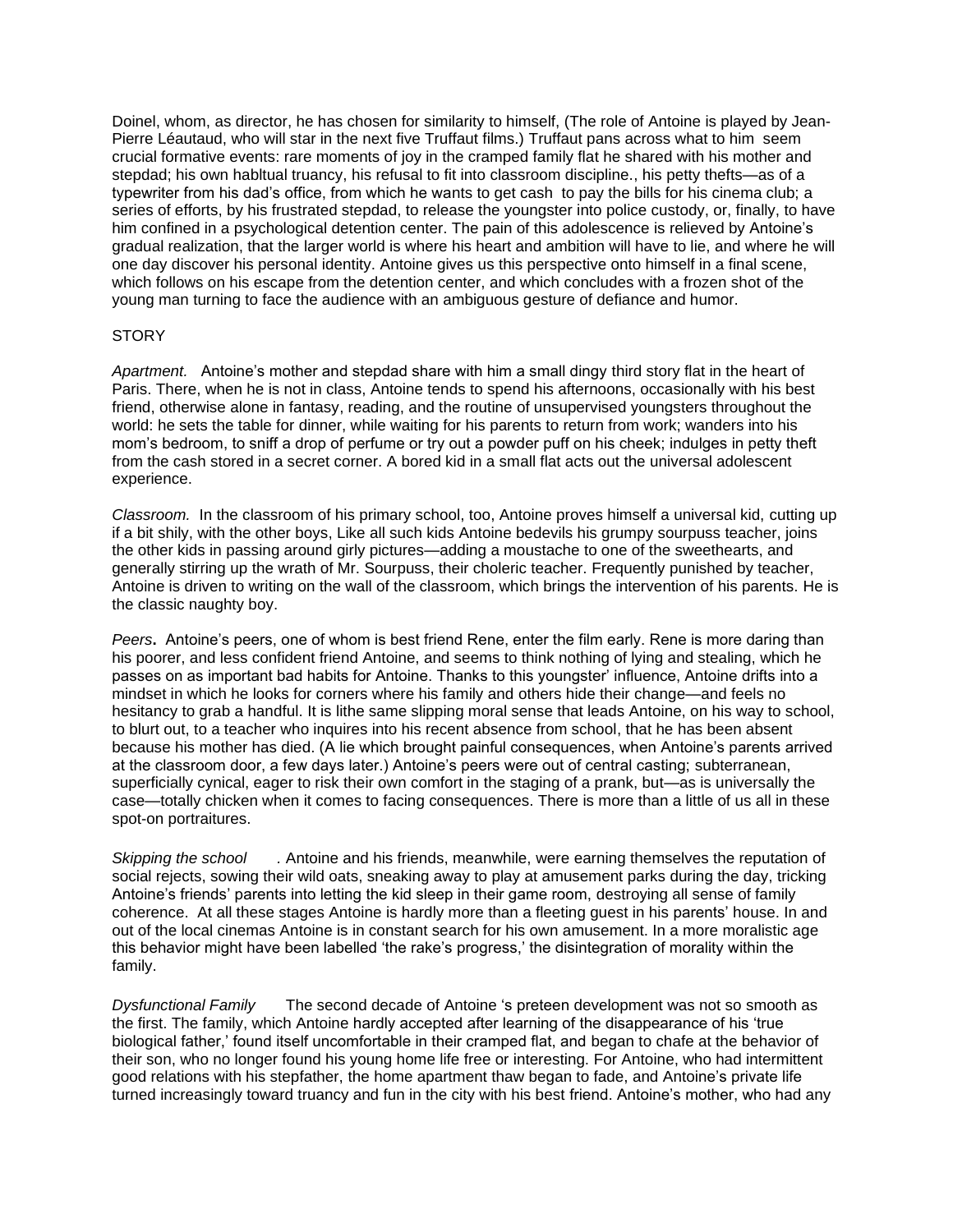way never really warmed to him, increasingly turned away from her family. It was the old story of family dissolution, when no unified foundations were there to support the system. We are watching a familiar social reel unwind; one optic onto the universal problem of the family. The family was imploding from inside.

*Stealing.* To this point Antoine was hardly more than a naughty boy, and as such simply part of that universal type of cut up who is still just fretting against the constraints imposed by his family. His best friend, René, has encouraged the weaker Antoine, leading him into pride at his petty amorality and scorn for social norms. We can see the universal judgement against giving in to temptation leaving Antoine indifferent, and we are struck by the ease with which he drifts into his worst error in judgement, the theft of a Royal typewriter from his father's office. Antoine was making a careless effort to pay off the bills accruing around his newly formed cinema club. In fact he was so infuriating his dad that the man took his son to the police station and eventually had him placed in a reform school for delinquents.

*Center for Delinquents* The eventual resting point, for this turbulent adolescence, occurs when Antoine's parents have decided that enough is enough, and the boy's mother argues that he should be sent to the Observation Center for Delinquent Minors, a highly regimented camp not far trom the North Sea. (Significantly enough, Antoine has longed to see that ocean, and has fantasized about it with his best friend.) *Interrogation.* While at the Center, Antoine is called in for an in depth psychological interrogation, in the course of which he mumbles and rambles, clearly indicating his lack of understanding of his own character development. World wide, adolescent misbehavior is closely related to conceptual failure, to a difficulty in understanding oneself.

*Escape* Antoine's mother favors the release of her son, but before he returns to society he escapes from the Center, in the course of a football game, and runs away. He evades the guard who is pursuing him, and comes to the shore of the ocean, after a long, slogging run through increasingly wet sandy soil. As he reaches the shoreline he turns toward the camera and stares into it, sharing with us a frozen mixture of humor and defiance. The frozen concluding shot leaves us with confused hopefulness about the boy's future.

### THEMES

**Dysfunctional Family.** Antoine resents his stepfather, and Antoine's mother resents her son; the result is that the three uncomfortably assorted family members spend little time in pleasure together. They do not actively hate one another, and on very rare occasions go out to dinner as a threesome, living proof that they can have fun together, but when it comes to dealing with Antoine's dysfunctional relation to school and society, in short *authority*, the parents of Antoine have only brief occasions of *gemuetlichkeit* with the biological offspring of Antoine's mom. Stepfather, an engineer with higher professional skills, has accepted Antoine as his own, but never truly has his heart in it.

**Judicial system.** We see early on that Antoine's parents are prepared to turn to the 'authorities,' as a recourse in dealing with their son. Antoine appears twice behind bars, in the paddy wagon carrying him back from a night in a detention cell, with other losers of the night, and once from a solitary detention center to which his dad has consigned him, thanks to the local police. At both times we pity the young guy who, though defiant against authority—as Truffaut will be when he strides into his own role as an 'authoritarian' film director—is passing through a humiliating rite required of all who learn the hard way from their society.

**Alienation.** The anxiety which pervades Antoine's teen age years is familiar and visible to all. School has more or less abandoned him, the juvenile support and detention system has turned a deaf ear to his social maladjustment—the kind of erroneous behavior that led Antoine to steal a typewriter from his father's office, then to be unable to return it without incriminating himself.